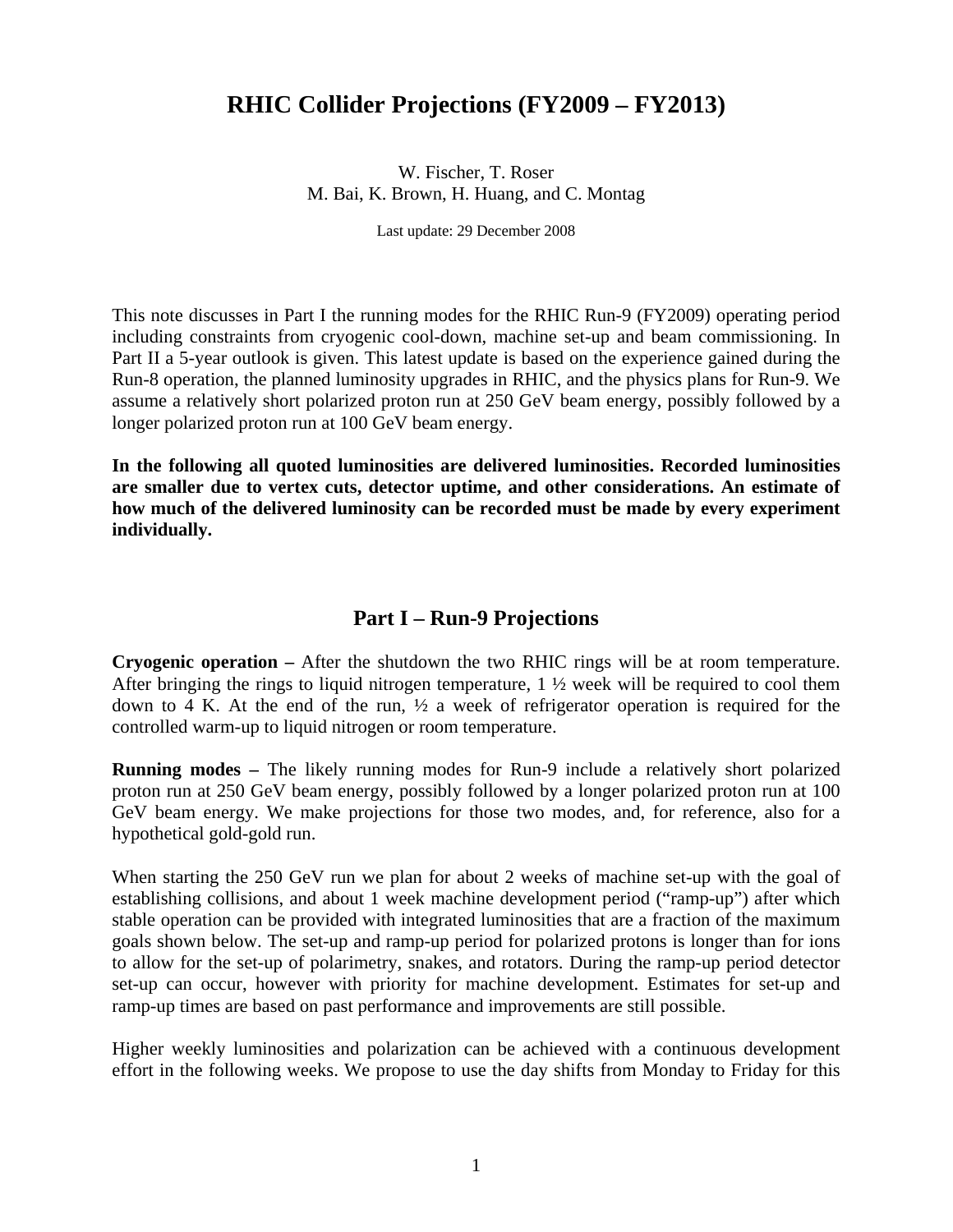effort as needed. The luminosity or polarization development efforts should stop when insurmountable limits, posed by the current machine configuration, are reached.

After a running mode has been established, the collision energy in the same mode can be changed in about 2 days assuming that the energy is lowered, and no unusual machine downtime is encountered. If the  $\beta^*$  at the lower energy is different from the  $\beta^*$  at this energy during the ramp to the higher energy more time is required. A change of the polarization orientation at any or all of the experiments requires 1-2 days.

For example, 20 weeks of RHIC refrigerator operation in FY 2009 could be scheduled in the following way:

| Cool-down from 80 K to 4 K                                                                                           | $1\frac{1}{2}$ week          |                                                                    |
|----------------------------------------------------------------------------------------------------------------------|------------------------------|--------------------------------------------------------------------|
| Set-up mode 1 ( $p \uparrow$ - $p \uparrow$ at 250 GeV)<br>Ramp-up mode 1<br>Data taking mode 1 with further ramp-up | 2 weeks<br>1 week<br>5 weeks | (no dedicated time for experiments)<br>(8 h/night for experiments) |
| Set-up mode 2 ( $p \uparrow$ - $p \uparrow$ at 100 GeV)<br>Data taking mode 2 with further ramp-up                   | 1 week<br>9 weeks            | (no dedicated time for experiments)                                |
| Warm-up                                                                                                              | $\frac{1}{2}$ week           |                                                                    |

**Past performance** – Table 1 shows the luminosities achieved for Au-Au (Run-7), Cu-Cu (Run-5), d-Au (Run-8), and polarized protons (Run-6/Run-8). The time in store was 58% and 60% of the total time for d-Au (Run-8) and p-p (Run-8) respectively. Note that the total time includes all interruptions such as ramping, set-up, maintenance, machine development, and accelerator physics experiments. A comprehensive overview of the past performance can be found at http://www.rhichome.bnl.gov/RHIC/Runs.

**Table 1: Achieved beam parameters and luminosities for Au-Au (Run-7), Cu-Cu (Run-5), d-Au (Run-8), and p-p (Run-6/Run-8). All numbers are given for operation at a beam energy of 100 GeV/nucleon.** 

| Mode                           | No of<br>bunches | Ions/bunch<br>$10^9$ ] | $\beta^*$<br>[m] | Emittance<br>[ $\mu$ m] | $\mathcal{L}_{\text{peak}}$<br>$\text{[cm}^{-2}\text{s}^{-1}$ ] | $\mathcal{L}_{\text{store avg}}$<br>$\lceil$ cm <sup>-2</sup> s <sup>-1</sup> ] | $L_{week}$            |
|--------------------------------|------------------|------------------------|------------------|-------------------------|-----------------------------------------------------------------|---------------------------------------------------------------------------------|-----------------------|
| Au-Au                          | 103              |                        | 0.85             | $17 - 35$               | $30\times10^{26}$                                               | $12\times10^{26}$                                                               | $380 \mu b^{-1}$      |
| $Cu-Cu$                        | 37               | 4.5                    | 0.9              | $15 - 30$               | $2 \times 10^{28}$                                              | $0.8\times10^{28}$                                                              | $2.4 \text{ nb}^{-1}$ |
| $d-Au$                         | 95               | 100d / 1.0Au           | 0.85             | $17 - 30$               | $25 \times 10^{28}$                                             | $12.5\times10^{28}$                                                             | $40 \text{ nb}^{-1}$  |
| $p^{\uparrow}$ -p $\uparrow^*$ | 109              | 150                    | $1.0\,$          | $20 - 25$               | $35\times10^{30}$                                               | $23\times10^{30}$                                                               | 7.5 $pb^{-1}$         |

\* Blue and Yellow ring average polarization of  $\mathcal{P} = 58\%$ , in RHIC stores at 100 GeV in Run-6. Luminosity numbers are for Run-8 which had only  $P = 45\%$ . To have a few non-colliding bunches in both STAR and PHENIX only 109 out of 111 bunches were filled, with 107 collisions at PHENIX and 102 collisions at STAR. If either experiment had elected to have all 111 bunches colliding, the luminosity would have been larger.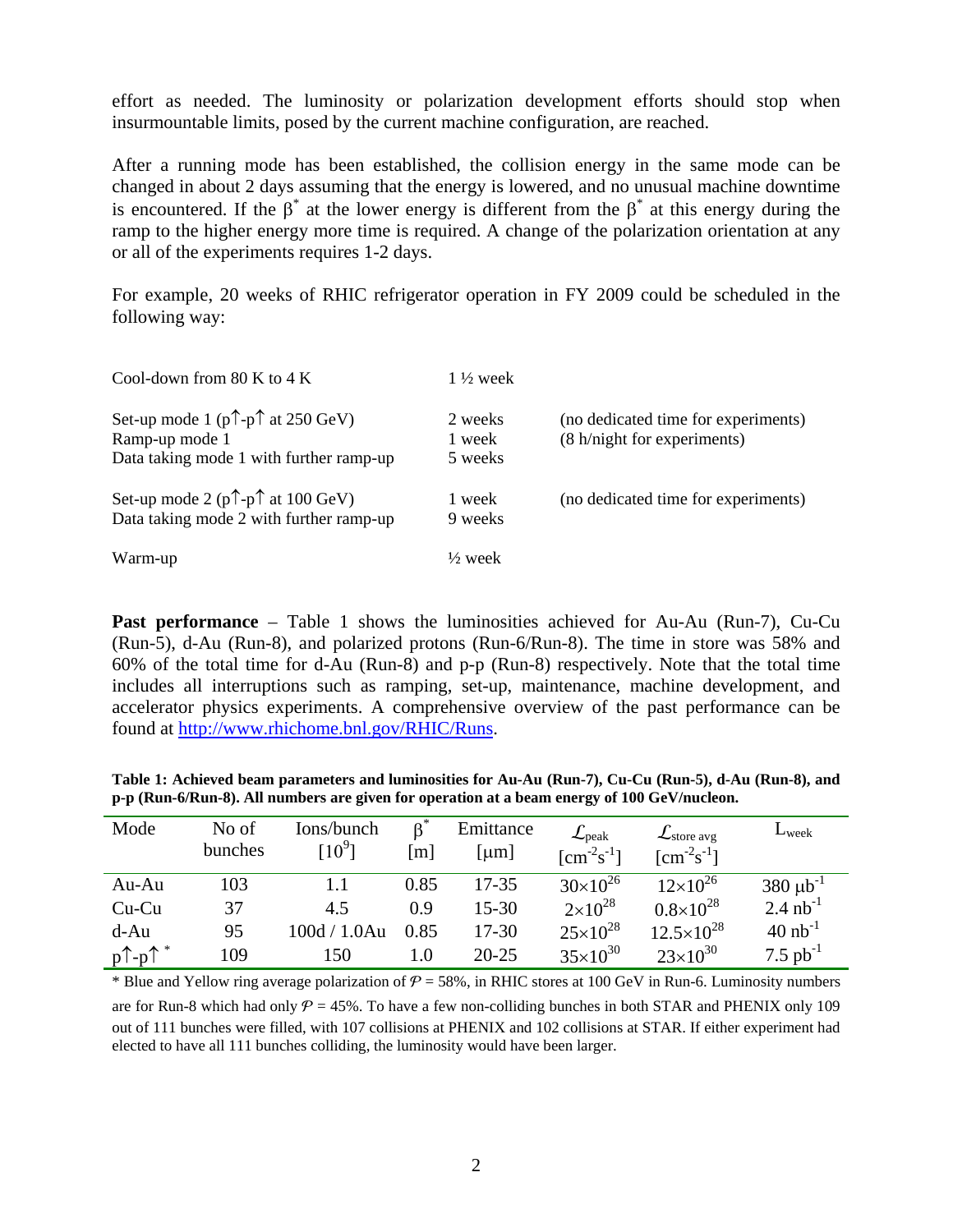**Luminosity projections –** Table 2 lists the expected maximum peak and average luminosities for possible modes in Run-9 that could likely be achieved after a sufficiently long running period, typically a few weeks, unless thus far unknown machine limitations are encountered. With experience from past runs we expect luminosities at the end of the initial ramp-up period to be lower than at the end of the running period by about a factor 4. Unless stated otherwise for all modes it was assumed that the beam energy is 100 GeV/nucleon. The average store luminosity is derived from the predicted beam parameters and the calendar time in store. The expected diamond rms length for ions is 20 cm due to the availability of the full voltage from the 197 MHz storage cavities and due to longitudinal stochastic cooling. For protons a new 9 MHz cavity will be commissioned to reduce the longitudinal emittance. After successful commissioning of this cavity we expect for protons an rms diamond length of 40 cm or better at 100 GeV ( $h = 360$ ,  $V_{\text{gap}} = 300 \text{ kV}, A_{\text{s}} = 1 \text{ eV s}$ , and 30 cm or better at 250 GeV. The minimum luminosity projections are based on previous run performances except for polarized proton operation at 250 GeV beam energy. In this case a conservative estimate based on experience with 100 GeV operation is used.

Due to the required abort gaps in both beams, the maximum number of collisions can only be provided for either STAR or PHENIX. The other experiment will have an approximately 9% reduction in the number of collisions. During the Run-8 polarized proton operation both STAR and PHENIX required to have a few non-colliding bunches. Only 109 out of 111 bunches were filled, with 107 collisions at PHENIX and 102 collisions at STAR.

To minimize the time from store to store, stores of pre-determined length are desirable. They allow for a synchronized check of the injector chain before the store ends. The optimum store length is determined from the luminosity lifetime, the average time between stores, and the detector turn-on times.

| Mode                                     | No of   | Ions/bunch   | $\beta^*$ | Emittance  | $\mathcal{L}_{\mathrm{peak}}$    | $\mathcal{L}_{\text{store avg}}$            | $L_{\text{week}}$     |
|------------------------------------------|---------|--------------|-----------|------------|----------------------------------|---------------------------------------------|-----------------------|
|                                          | bunches | [ $10^9$ ]   | [m]       | [ $\mu$ m] | $\text{[cm}^{-2}\text{s}^{-1}$ ] | $\lceil$ cm <sup>-2</sup> s <sup>-1</sup> ] |                       |
| Au-Au                                    | 103     | 1.1          | 0.7       | $17 - 35$  | $39\times10^{26}$                | $17\times10^{26}$                           | $610 \mu b^{-1}$      |
| $Cu$ - $Cu$                              | 68      | 6            | 0.7       | $15 - 30$  | $9 \times 10^{28}$               | $4 \times 10^{28}$                          | $14 nb^{-1}$          |
| Si-Si                                    | 68      | 12.5         | 0.7       | $15 - 30$  | $40\times10^{28}$                | $20\times10^{28}$                           | $65$ nb <sup>-1</sup> |
| $d-Au$                                   | 95      | 110d / 1.1Au | 0.85      | 18-30      | $27\times10^{28}$                | $14\times10^{28}$                           | $50$ nb <sup>-1</sup> |
| $p^{\uparrow}$ - $p^{\uparrow*}$ 100 GeV | 111     | 175          | 0.7       | $20 - 25$  | $70\times10^{30}$                | $40\times10^{30}$                           | $16 pb^{-1}$          |
| $p^{\uparrow}$ - $p^{\uparrow*}$ 250 GeV | 111     | 170          | 0.7       | $20 - 25$  | $180\times10^{30}$               | $110\times10^{30}$                          | $40$ pb <sup>-1</sup> |

**Table 2: Maximum luminosities that can be reached after a sufficiently long running period. All numbers are given for operation at an energy of 100 GeV/nucleon unless stated otherwise.** 

\*We expect that an average store polarization  $P$  between 50 and 60% can be reached. In Run-8 PHENIX had 107 and STAR 102 colliding bunches. This reduces the luminosity compared to the 111 bunches assumed in the table.

**Operation at energies other than 100 GeV/nucleon** – It is preferable to lower the energy when the collision energy is changed in any given mode. This can be done in about 2 days. For Au-Au operation at 100 GeV/nucleon the limiting aperture is in the triplet. For energies less than 100 GeV/nucleon the un-normalized beam emittance is larger and, to maintain the beam size within the triplet, the β-function in the triplet has to be reduced, which results in a larger  $\beta^*$ . The combined effect is that the luminosity scales with the square of the energy. This is shown in Figure 1. Note that operation near the transition energy is not possible, and that the storage rf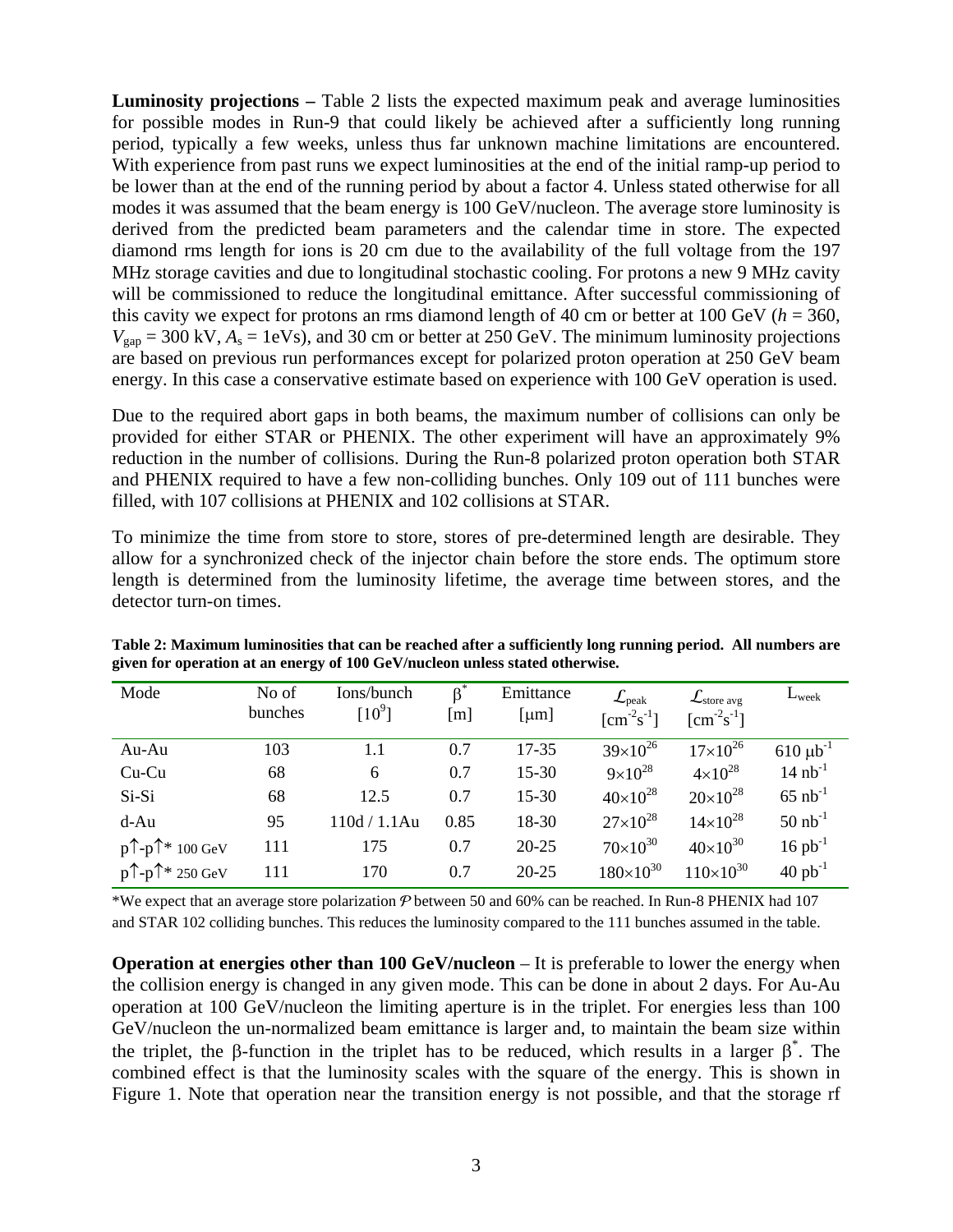system cannot be used below the transition energy. With operation at the injection energy refilling is very efficient, and  $\beta^*$  can be reduced to 3 m.

For p-p operation the luminosity is expected to increase linearly with energies above 100 GeV, and decrease quadratically with energies below 100 GeV.



**Figure 1: Luminosity scaling for Au-Au operation at energies below 100 GeV/nucleon. The gap is around the transition energy at which operation is not possible.**

Following are specific comments on polarized proton running at 250 GeV and 100 GeV beam energy, as well as gold-gold running for reference.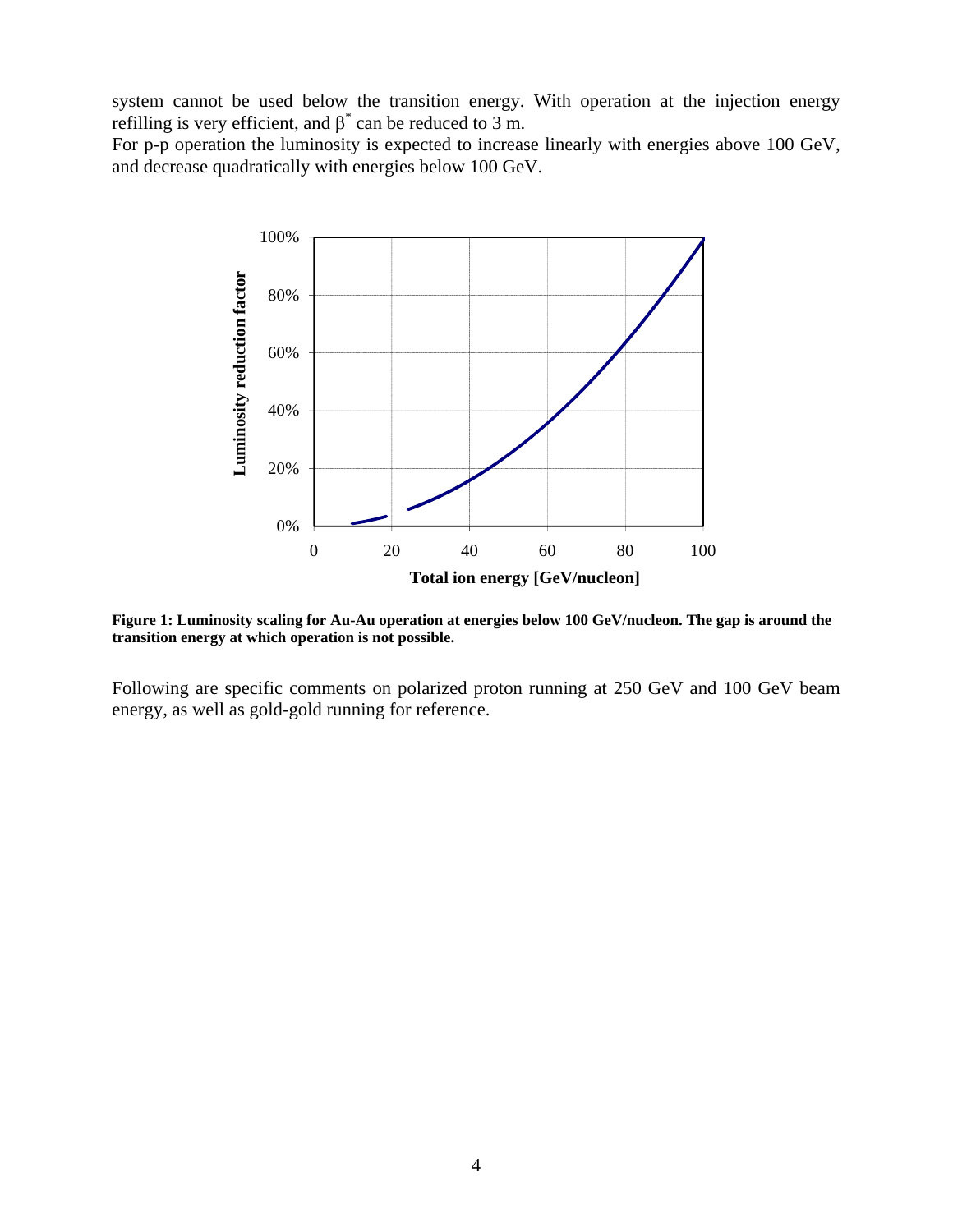**Polarized protons at 250 GeV** – We expect that the polarization values from Run-6 can be demonstrated at 250 GeV. We expect at least 40% average polarization in store after set-up and ramp-up. This should be improved to 50 to 60% throughout the run. During the run a horizontal tune jump system will be commissioned in the AGS. If successful it may increase the polarization out of the AGS by about 5%. A spin flipper will be commissioned in the Blue ring. We plan to operate with  $\beta^* = 0.7$  m, and may test  $\beta^* = 0.6$  m later in the run. Nonlinear corrections of interaction region magnetic errors and chromaticity will be implemented again. With changes in the LEBT/MEBT sections and the Booster injection we expect a lower emittance in the injector chain, which should also be beneficial to the polarization. A new 9 MHz cavity will allow for shorter bunches at store, thereby reducing the hourglass effect. At store the 28 MHz system will be used, and tests with the 197 MHz system are planned. Due to the higher beam energy losses have to be controlled better since it will be easier to quench magnets at the top energy. In the Yellow vertical plane a transverse stochastic cooling system will be tested with a low intensity proton bunch. Stochastic cooling has no operational impact on the polarized proton operation.

Figure 2 shows the projected minimum and maximum luminosity for 250 GeV beam energy, where it is assumed that the peak performance is reached after 8 weeks of linear ramp-up, starting with 25% of the final value.



**Weeks** in physics production

**Figure 2: Projected minimum and maximum integrated luminosities for polarized proton collisions at 250 GeV beam energy, assuming linear weekly luminosity ramp-up in 8 weeks. An average store polarization between 50 and 60% is expected.**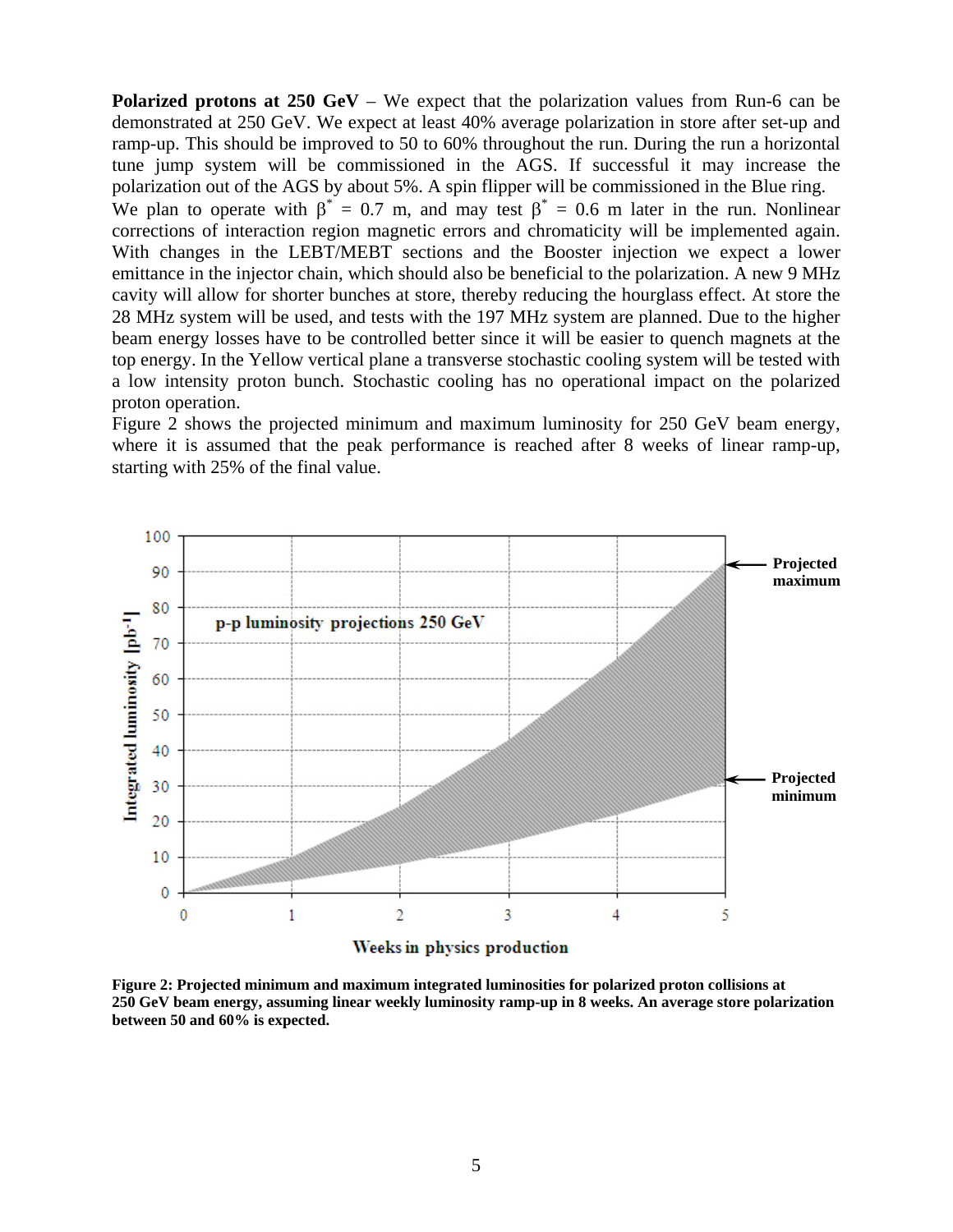**Polarized protons at 100 GeV** – A 100 GeV run could possibly follow the 250 GeV polarized proton operation. We expect a similar polarization performance as at 250 GeV, with slightly higher polarization values coming from the AGS if the horizontal tune jump system is successfully commission. After tests during Run-8, we plan to operate with  $\beta^* = 0.7$  m. To lower the energy, the ramp from the 250 GeV operation can be used, but an additional β-squeeze at the flat top energy is required, and the store conditions have to be optimized again. This should take  $\frac{1}{2}$  to 1 week.

Figure 3 shows the projected minimum and maximum luminosity for 100 GeV beam energy, where it is assumed that the peak performance is reached after 4 weeks of linear ramp-up, starting with 25% of the final value.



**Figure 3: Projected minimum and maximum integrated luminosities for polarized proton collisions at 100 GeV beam energy, assuming linear weekly luminosity ramp-up in 4 weeks. An average store polarization between 50 and 60% is expected.**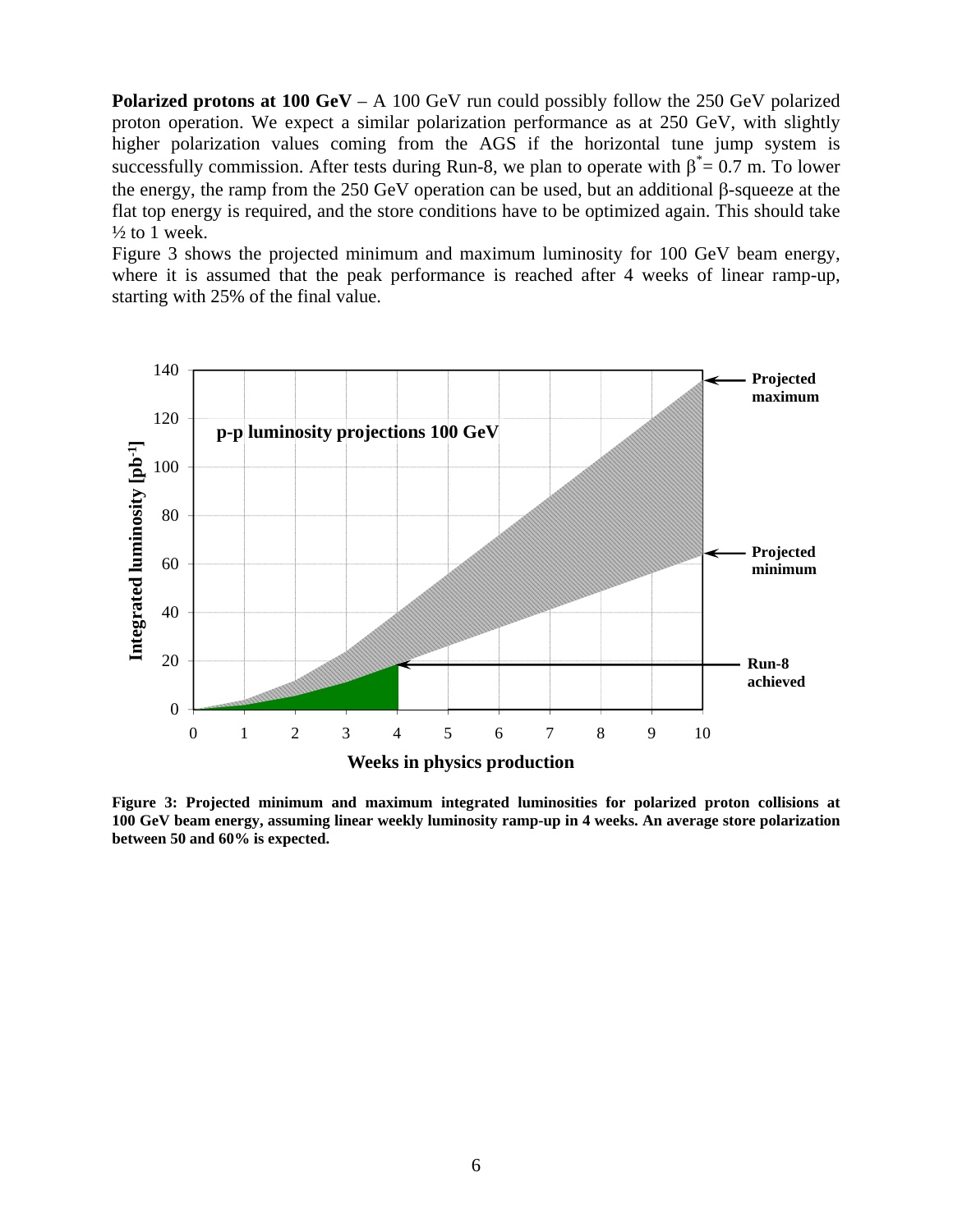**Gold-Gold at 100 GeV/nucleon** – A number of improvements can be implemented compared to Run-7. With experience from previous Au-Au and the most recent d-Au operation, we assume that  $\beta^*$  can be reduced to 0.7 m or less. Longitudinal stochastic cooling should become operational also in the Blue ring. Transverse stochastic cooling will be tested in the Yellow vertical plane in Run-9 and may be available in the following run. A lattice version with a reduced transverse emittance growth rate from intrabeam scattering was used for the gold beam in d-Au operation in Run-8, and can also be used in Au-Au operation. The beam intensity is expected to be limited by fast transverse instabilities at transition, driven by the machine impedance and electron clouds. To mitigate electron cloud effects, a few days of scrubbing with short proton bunches at injection would be needed. We also expect a larger time in store than in Run-7. The projected minimum and maximum luminosities are shown in Figure 4, where it is assumed that the peak performance is reached after 4 weeks of linear ramp-up, starting with 25% of the final value.



**Figure 4: Projected minimum and maximum integrated luminosities for gold-gold collisions at 100 GeV beam energy, assuming linear weekly luminosity ramp-up in 4 weeks.**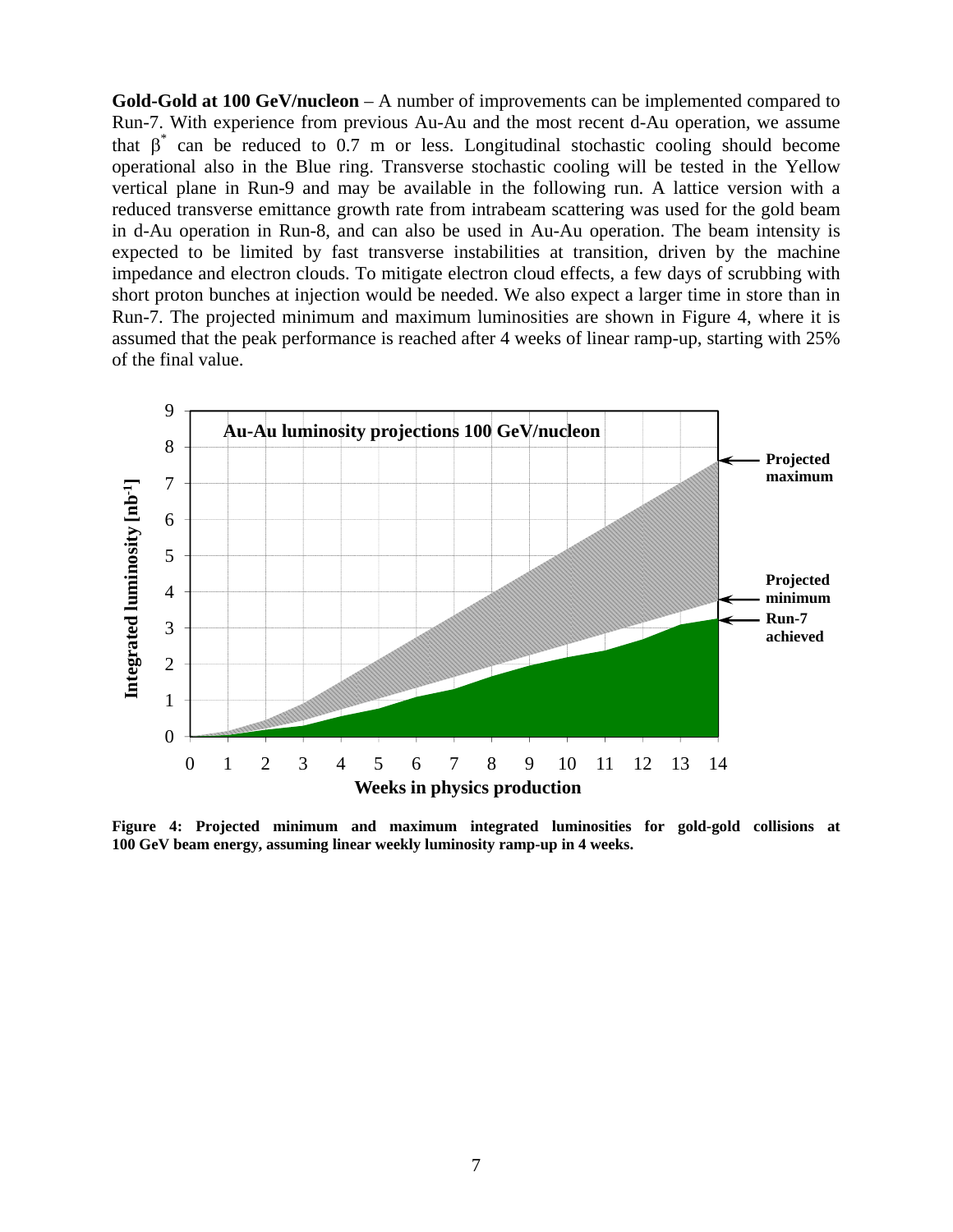## **Part II – 5-Year Projections**

A number of improvements are planned over the next five years to increase the RHIC luminosity and polarization. For heavy ions most of the luminosity increases are expected to come from transverse stochastic cooling and a 56 MHz superconducting radio frequency system. Over the next two years we plan to reach all of the RHIC Enhanced Design goals. These consist of

$$
\mathcal{L}_{\text{store avg}} = 8 \times 10^{26} \text{ cm}^{-2} \text{s}^{-1} \text{ for Au-Au at 100 GeV/nucleon}
$$
 (4× design)  
\n
$$
\mathcal{L}_{\text{store avg}} = 6 \times 10^{31} \text{ cm}^{-2} \text{s}^{-1} \text{ for p-p at 100 GeV},
$$
\n
$$
\mathcal{L}_{\text{store avg}} = 1.5 \times 10^{32} \text{ cm}^{-2} \text{s}^{-1} \text{ for p-p at 250 GeV}
$$
 (16× design)  
\nboth with 70% polarization  
\n(16× design)

**60% of calendar time in store (100h/week)** 

We have exceeded the Au-Au luminosity goal with routine stores of  $\mathcal{L}_{\text{store avg}} = 12 \times 10^{26} \text{ cm}^{-2} \text{s}^{-1}$ . Performance progress for proton luminosity and polarization is slower than anticipated due to the lack of polarized proton operation in RHIC in FY 2007, and only a short proton operating period in FY 2008. We plan to achieve the proton luminosity and polarization goals at 100 GeV within the next 2 years, assuming a long polarized proton run in each of these years. To reach the proton luminosity and polarization goals at 250 GeV a long run at this energy is required.

**Heavy ion luminosity limitations** – A number of effects limit the achievable luminosity. The main hardware upgrades to address these limits over the next five years are shown in Table 3. For heavy ions, intrabeam scattering is the most fundamental luminosity limitation, leading to debunching and transverse emittance growth. Debunching can be prevented by longitudinal stochastic cooling, operational in the Yellow ring and installed in the Blue ring, but not yet fully commissioned since heavy ion beams were not available in Blue since the installation. Even with longitudinal stochastic cooling ions migrate to neighboring buckets. This effect can be reduced with a superconducting rf system of harmonic number 180 (the acceleration system has harmonic number 360).

Transverse emittance growth will be addressed with transverse stochastic cooling. For this, hardware for a test will be installed in the Yellow vertical plane for Run-9, and one plane in each ring is expected to become operational in the following two years. If needed a second transverse cooling plane can be installed in both rings later. Transverse emittance growth from intrabeam scattering can also be reduced with lattices that have a reduced dispersion in the arcs. Such a lattice was used for the gold beam in the Run-8.

A significant luminosity increase is expected from a further reduction in  $\beta^*$  from 0.85 m in Run-7 down to 0.5 m. A number of tools were developed to measure and correct lattice errors, which become more pronounced with lower  $\beta^*$  values.

The beam intensity is limited by a fast transverse instability at transition, driven by the machine impedance and electron clouds. The RHIC vacuum upgrade to reduce electron clouds is almost complete, and these instabilities can be addressed with a transverse damper and/or extensive scrubbing. Scrubbing is only efficient at injection, and will require proton bunches. Short proton bunches, which can be prepared in the AGS and injected close to transition, can also have a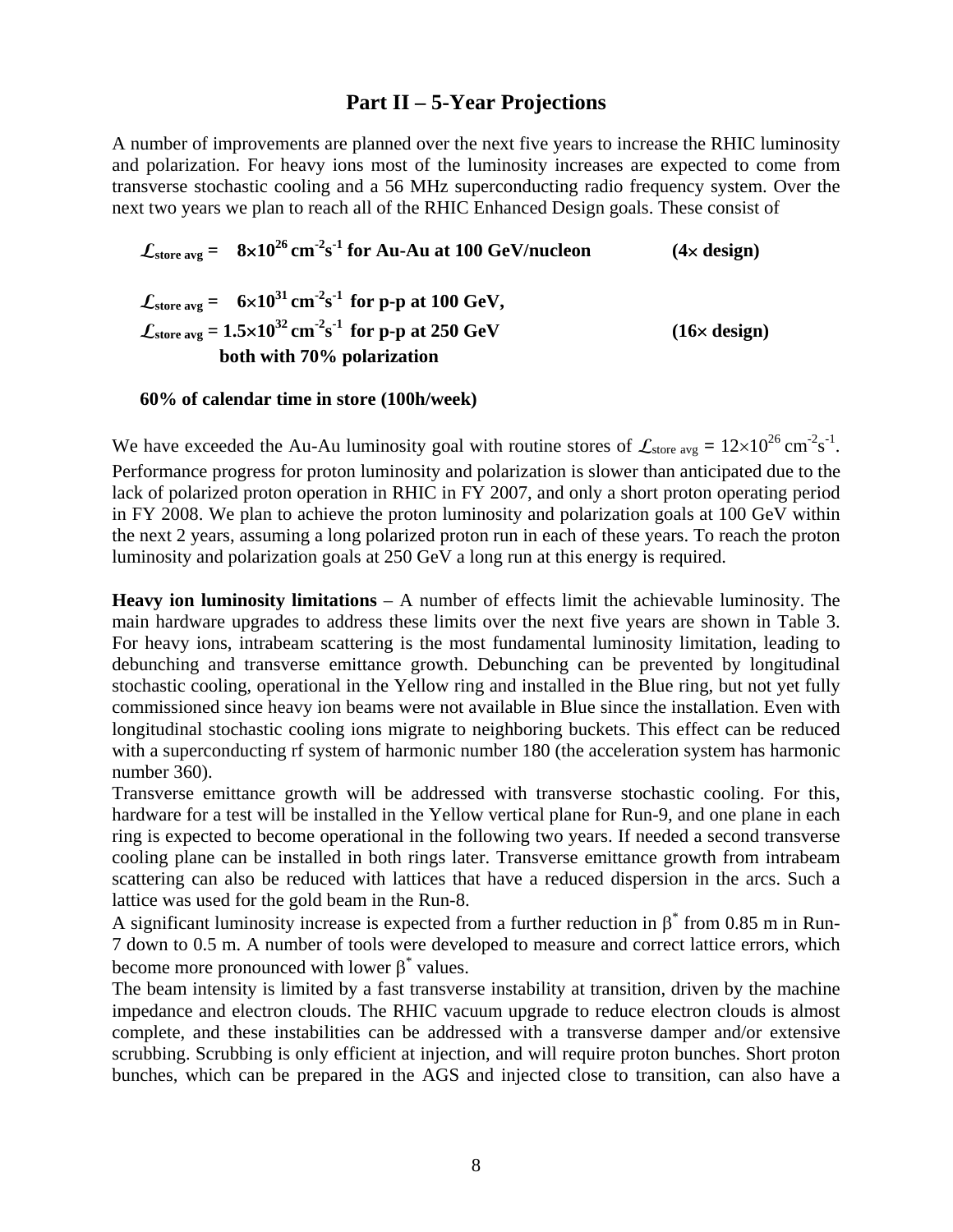larger charge per bunch than gold bunches. With short proton bunches a scrubbing time of a few days is estimated.

We also note that it is planned to begin commissioning of the new Electron Beam Ion Source (EBIS) in FY 2010. EBIS could become ready for operation and may be used for uranium beams in the following years. Table 4 and Figure 5 show the previously delivered and the projected minimum and maximum Au-Au luminosity until FY 2013. For these projections we assume 12 weeks of Au-Au physics operation in each year from FY 2010 to FY 20013. Should there be years without heavy ion operation, the luminosity development will be delayed.

**Proton luminosity and polarization limitations** – The beam-beam interaction, in conjunction with other nonlinear and modulation effects, is the main luminosity limitation for polarized protons. The head-on beam-beam interaction in proton-proton colliders leads to a tune shift for small amplitude particles (called the beam-beam parameter), and a tune spread of the particles in the transverse distribution. This tune spread is in addition to the tune spread from other sources, including linear and nonlinear chromaticity and magnetic field errors in the interaction region magnets. Only a limited amount of tune spread can be tolerated.

To accommodate the largest possible beam-beam induced tune spread all other source of tune spread should be minimized. A correction of the magnetic field errors in the interaction regions has been developed. A nonlinear chromaticity correction has been implemented in Run-7. In the short Run-8 a new near-integer working point was studied that was expected to accommodate a larger tune spread. This working point can currently not be made operational because of 10 Hz orbit oscillations stemming from mechanical triplet vibrations (see below).

To further increase the beam-beam parameter, electron lenses may be used. These are lowenergy electron beams that collide head-on with the proton beam and reduce some the of tune spread caused by the collision with the other proton beam. Electron lenses are currently studied in simulations.

Modifications in the low (LEBT) and medium (MEBT) energy proton beam transport as well as modification to the Booster injection will reduce the transverse emittance in the injectors. In FY 2009 a new 9 MHz rf system will be commissioned. This will allow longitudinal matching at injection, and thereby reduce the bunch length at store, which also reduces the hour glass effect. With the 9 MHz rf system bunches can also be kept longer at injection. With short bunches at injection an increased emittance growth was observed, suspected to be caused by electron clouds.

As for heavy ions we expect that  $\beta^*$  for protons can be reduced down to 0.5 m at 250 GeV beam energy.

The triplet magnets oscillate with eigen-frequencies of around 10 Hz, leading to horizontal beam oscillations at the same frequency. With the previous working points these oscillations have amplitudes as large as 1 mm in the triplet, and about 10% of an rms beam size at the interaction point. With the near-integer working point oscillation amplitudes are amplified by about a factor 5. Modulated offset oscillations at the interaction point lead to enhanced emittance growth due to the beam-beam interaction. A feedback system has been built and tested to remove the offset oscillations at the IP, but has not yet been used in polarized proton operation. Active damping of the triplet cold masses will be tested in Run-9.

The polarization in RHIC stores is limited by the source polarization, and the AGS polarization transmission. A horizontal tune jump system is under development for the AGS to overcome the depolarizing effect of 82 resonances. Acceleration of proton beam to and storage at 100 GeV has not led to a loss in polarization. This still needs to be demonstrated for 250 GeV beam energy.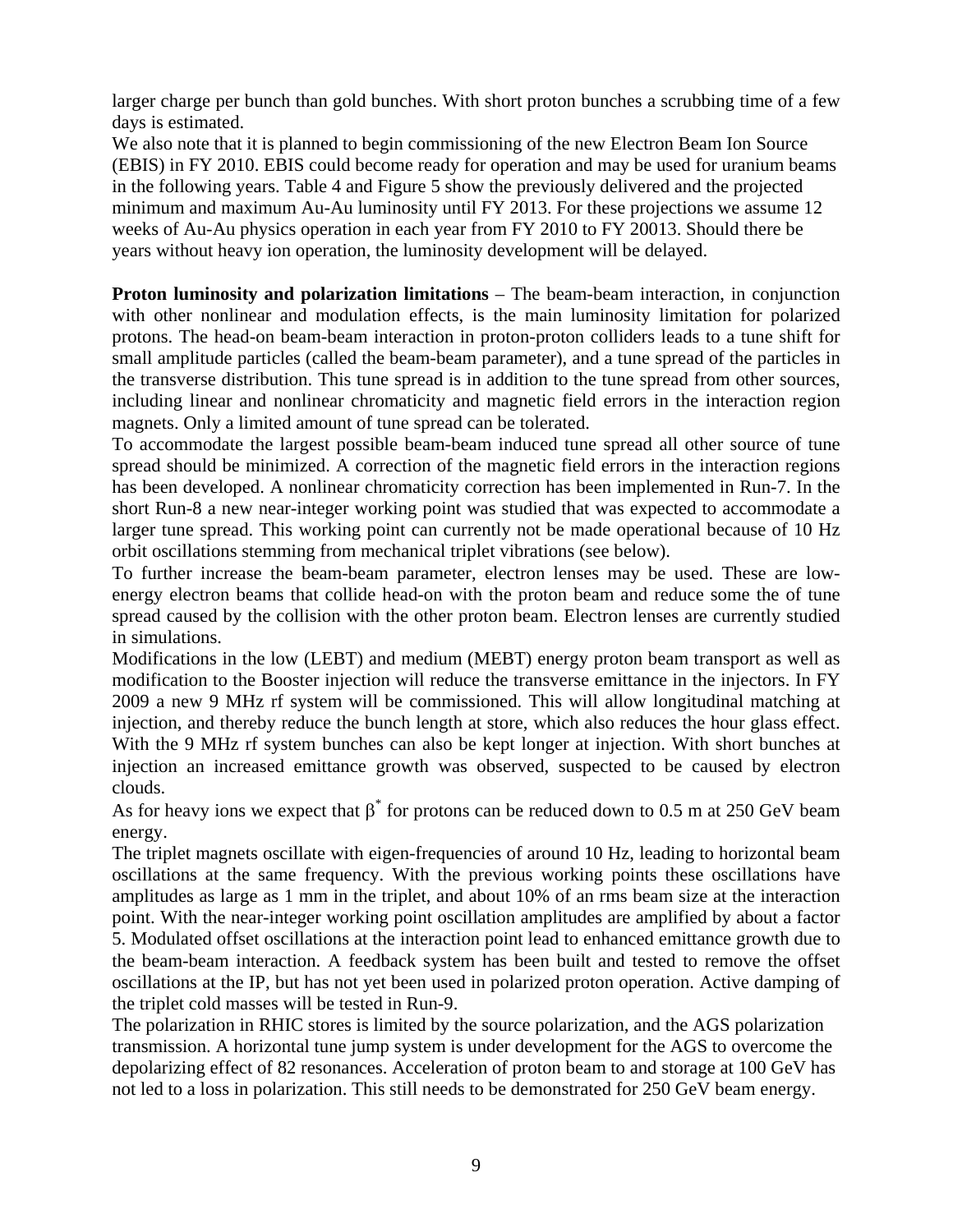Further work in the AGS is expected to lead to better polarization transmission for full intensity bunches. In later years, an upgrade of the polarized proton source also can lead to better polarization. Table 5 and Figure 6 show the previously delivered and the projected minimum and maximum p-p luminosity until FY 2013. For these projections we assume 12 weeks of p-p physics operation in each year from FY 2009 to FY 20013. Should there be years without heavy ion operation, the luminosity and polarization development will be delayed.

**Time in store** – The fraction of the time in stores divided by the total time, reached 58% for d-Au collisions in Run-8 (after 48% in Au-Au operation in Run-7) and 60% for polarized protons in Run-8 (after 58% in Run-6). In Run-8, however, no rotator ramps were done for most of the run. All systems are periodically analyzed to bring up the time in store further. We expect that the time in store can be increased to about 100 hours per week, or 60% of calendar time.

**Table 3: Main hardware upgrades for RHIC Au-Au and p-p operation planned for FY 2009 to FY 2013.** 

|                | Au-Au                                                                     | $\mathbf{p}\text{-}\mathbf{p}$   |
|----------------|---------------------------------------------------------------------------|----------------------------------|
| <b>FY 2009</b> | Blue longitudinal stochastic cooling                                      | <b>LEBT/MEBT</b> modification    |
|                | Transverse stochastic cooling test                                        | AGS horizontal tune jump system  |
|                |                                                                           | 9 MHz rf system                  |
|                |                                                                           | RHIC CNI polarimeter upgrade     |
|                |                                                                           | RHIC spin flipper                |
|                | $A/C$ in all service buildings                                            | A/C in all service buildings     |
| <b>FY 2010</b> | EBIS commissioning                                                        | Triplet vibration reduction      |
|                | Transverse stochastic cooling, 1 <sup>st</sup> plane 1 <sup>st</sup> ring |                                  |
| <b>FY 2011</b> | Transverse stochastic cooling, $1st$ plane $2nd$ ring                     | Electron lens $1st$ ring         |
| <b>FY 2012</b> | 56 MHz superconducting rf system                                          | 56 MHz superconducting rf system |
|                | (Transverse stochastic cooling, $2nd$ plane $1st$ ring)                   | Electron lens $2nd$ ring         |
|                |                                                                           | Polarized source upgrade         |
| <b>FY 2013</b> | (Transverse stochastic cooling, $2nd$ plane $2nd$ ring)                   |                                  |
|                | RHIC low energy cooling or top-off operation                              |                                  |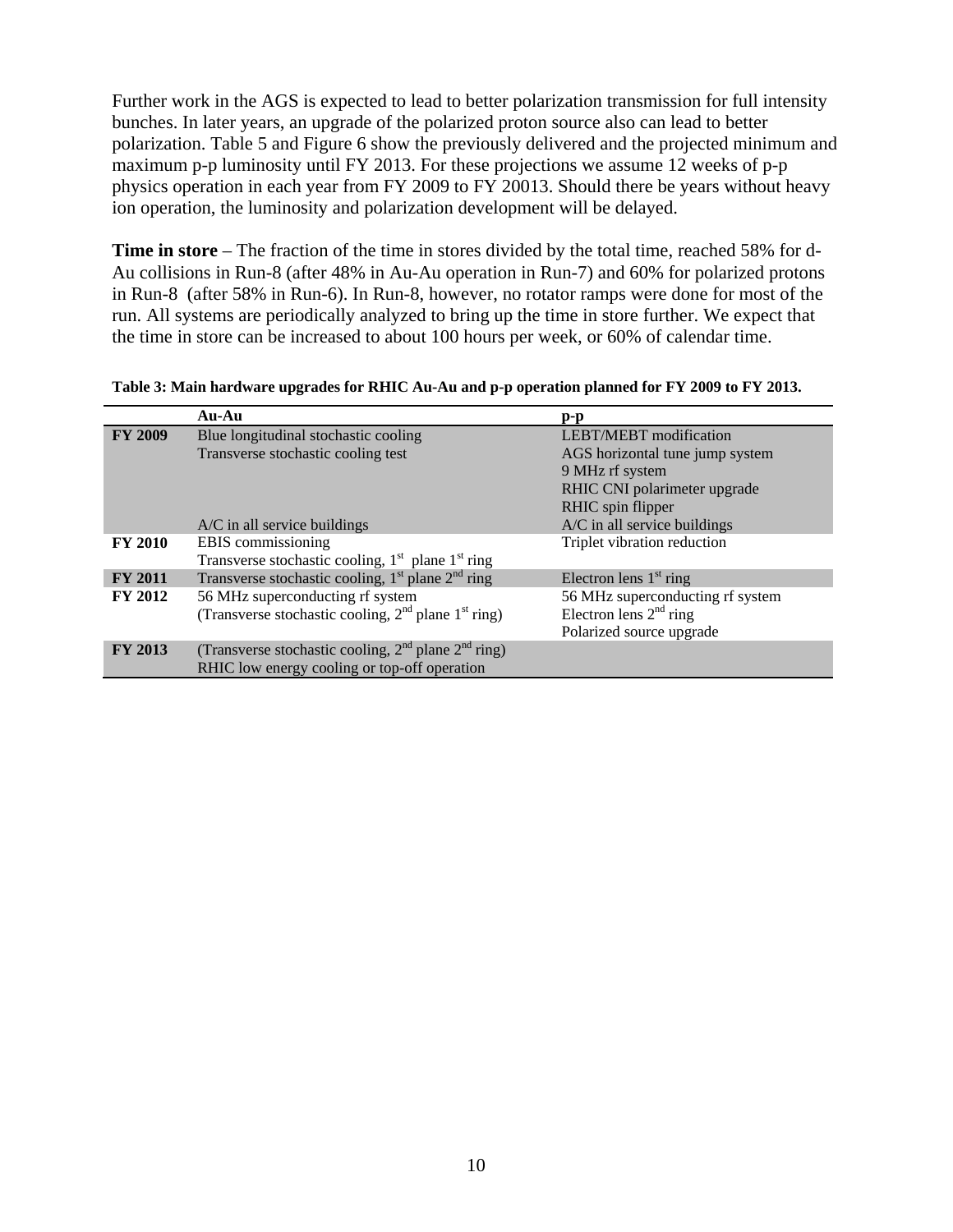| Parameter              | Unit                                       | FY2002         | 2004 | 2007 | 2010E | 2011E | 2012E | 2013E |
|------------------------|--------------------------------------------|----------------|------|------|-------|-------|-------|-------|
| No of bunches          | .                                          | 55             | 45   | 103  | 103   | 111   | 111   | 111   |
| Ions/bunch, initial    | 10 <sup>9</sup>                            | 0.6            | 1.1  | 1.1  | 1.1   | 1.1   | 1.1   | 1.2   |
| Avg. beam current/ring | mA                                         | 33             | 49   | 112  | 112   | 121   | 121   | 132   |
| $\beta^*$              | m                                          | 1.0            | 1.0  | 0.85 | 0.7   | 0.6   | 0.5   | 0.5   |
| Hour glass factor      | .                                          | 0.96           | 0.96 | 0.95 | 0.93  | 0.91  | 0.88  | 0.88  |
| Beam-beam param./IP    | $10^{-3}$                                  | 0.9            | 1.7  | 1.5  | 1.5   | 1.5   | 1.5   | 1.6   |
| Peak luminosity        | $10^{26}$ cm <sup>-2</sup> s <sup>-1</sup> | 5              | 15   | 30   | 39    | 48    | 55    | 66    |
| Avg./peak luminosity   | $\frac{0}{0}$                              | 30             | 33   | 40   | 43    | 57    | 72    | 70    |
| Avg. store luminosity  | $10^{26}$ cm <sup>-2</sup> s <sup>-1</sup> | $\overline{2}$ | 5    | 12   | 17    | 27    | 40    | 46    |
| Time in store          | $\frac{0}{0}$                              | 25             | 53   | 48   | 60    | 60    | 60    | 60    |
| Max. luminosity/week   | $\mu b^{-1}$                               | 25             | 160  | 380  | 610   | 980   | 1,450 | 1,680 |
| Min. luminosity/week   | $\mu b^{-1}$                               |                |      |      | 380   | 380   | 380   | 380   |
| Max. luminosity/run    | $nb^{-1}$                                  | 0.09           | 1.37 | 3.3  | 6.4   | 10.3  | 15.2  | 17.6  |
| Min. luminosity/run    | $nb^{-1}$                                  |                |      |      | 3.3   | 3.3   | 3.3   | 3.3   |

**Table 4: Delivered RHIC luminosities of the last three Au-Au runs and projected Au-Au luminosities for 100 GeV/nucleon beam energy. Physics runs are assumed to be 12 weeks long in FY 2009 to FY 2013.** 



**Figure 5: Previously delivered and minimum and maximum projected integrated luminosity for Au-Au collisions at 100 GeV/nucleon beam energy. Physics runs are assumed to be 12 weeks long.**